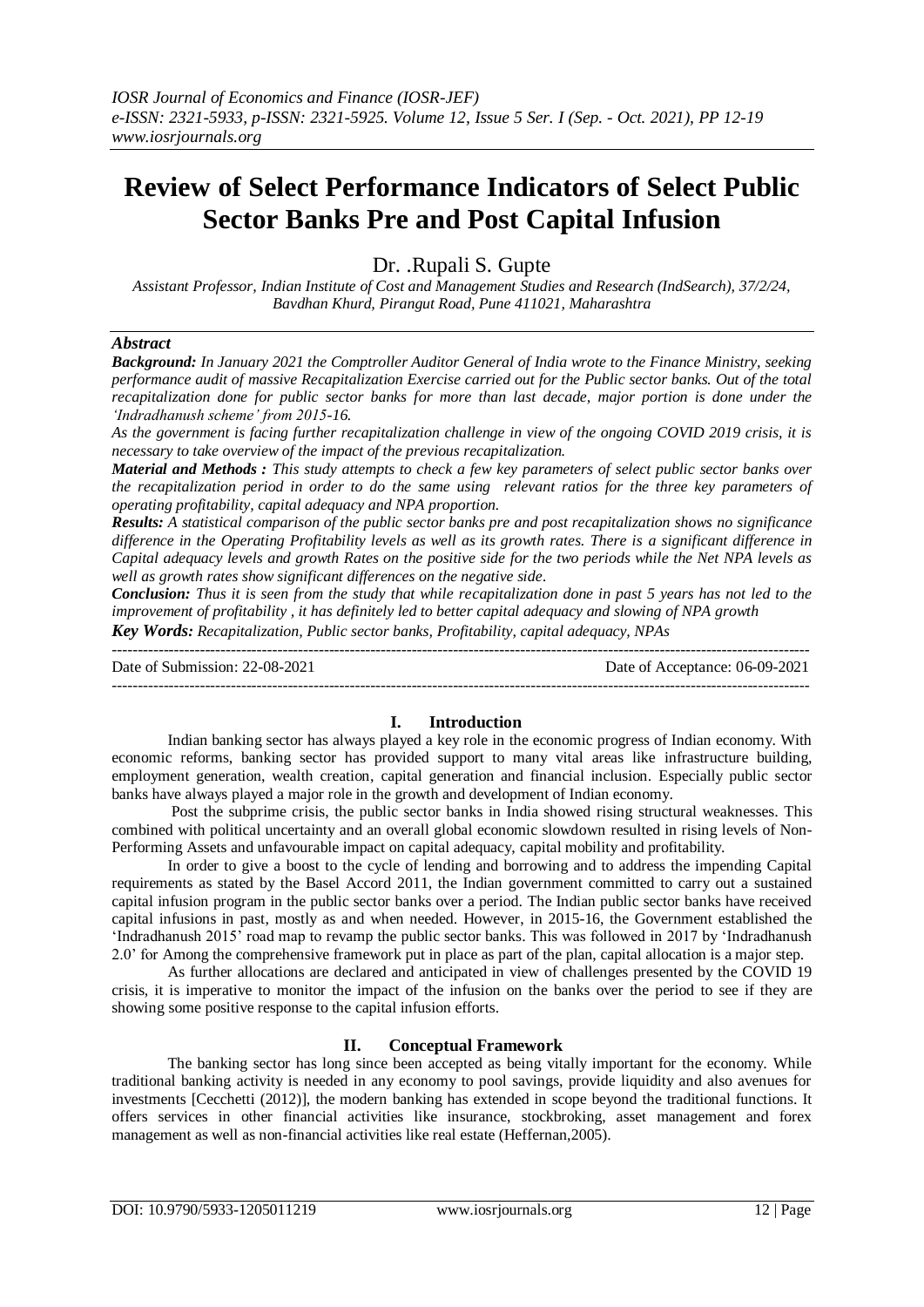With respect to Indian banking sector Sharma, N. & Shekhar, (2015), find that banking industry in India has also achieved a new height with the changing times due to technology revolution without compromising the basic fundamental aspects of banking i.e. trust and the confidence of the people. Most researcher have agreed over the period that the most critical risk today to the Indian banking sector has been due to the significantly high level of non-performing and stressed assets and the resultant impact on profitability, capital adequacy and other operating factors.

A report by Oliver Wyman financial services (2017) remarked that the Indian banking sector was close to breaking point mainly due to government-owned banks, who were struggling under the weight of crippling NPAs and deficient risk management capabilities. Singh ( 2016) have also stated that NPAs adversely impact the performance and profitability of banks.

Over the years the serious NPA issue of Public Sector banks seems to have flattened out with various measures carried out. Mergers of weak banks with strong ones, Pro-cyclical capital buffers, Prompt corrective action framework (PCA), Insolvency and Bankruptcy code to name a few. One of the major steps helping along the way is recapitalization of public sector banks (Chari et. all 2019)

Further the capital requirements under the Basel III norms have also been a matter of concern. Acharya & Subramanian (2015) had specifically mentioned the significant capital requirement to meet the Basel III norms and their high vulnerability and risk level due to significant distress combined with eroding capital, asset growth and high leverage, which is funded with volatile wholesale liabilities. The revised final implementation date of BASEL III approaches as on 2023 (www.bis.org.)

Saboo et all (2016) had elaborated on the impact of Basel III norms on Indian public sector banks causing to require high quality and higher quantity capital infusion in banks. They stated further that Public Sector Banks (PSB) in India cannot access to market for capital until Government of India is ready to bring equal amount of capital to maintain their stake. In the same vein, Kokane & Nerlekar (2017) had also commented that Non-Performing Assets have risen over the year. According to them, the infusion of capital will help banks over their declining non-performing assets.

In view of the above situation, government of India has been doing periodic capital infusion in the public sector banks. A major road to revamp of public sector banks through planned recapitalization has been stated by the Indian government in the Indradhanush road map. The scheme also heavily emphasizes on monitoring of performance of the capitalized banks through several qualitative and quantitative performance. Indradhanush 1.0 commenced in 2015 -16 and its second Tranche in 2017. (www.pib.com)

The CAG report no. of 2017 published by the Ministry of Finance has stated that Public sector Banks have been regularly recapitalised on an annual basis during the period 2008-09 to 2016-17. The report showed that the recapitalization takes place on the parameters of credit growth, risk profile of the assets to project the risk weighted assets of the bank, internal accruals of the bank and other sources of capital generation are also assessed and the balance capital requirements are sought. The report also emphasized that post recapitalization; banks are required to be regularly assessed.

Post the evaluation of CAG, the recapitalization of public sector banks was further carried out from 2017-18 to till date. By 2019-20 the government has completed a massive Rs. 2.95 lakh crores of recapitalization, over and above the Indradhanush target

In view of the above, the CAG has again commenced a performance audit and evaluation of effects of recapitalization of public sector banks in January 2021 and the process has since then commenced. In the same vein the study attempts to take an overview of key performance parameters of select public sector banks pre and post the infusion of capital

There are several performance parameters on which the banks can be evaluated. The main areas of quantitative monitoring have been capital adequacy, profitability and asset quality. Many researchers like Kaur et all (2015), Gupta (2014) etc. have described the performance measurement parameters under the CAMELS structure in detail. In order to measure capital adequacy, they have described a major ratio of Capital adequacy ratio. The earning efficiency is described by the ratio of operating profit to working finds. One of the major ratios describing asset quality is the ratio of Net NPAs to advances.

While measuring profitability, various measures of profit are used. However, in order to avoid the impact of provisions and to understand the real efficiency of bank, operating profitability is deemed to be the most suitable measure. The study by Ramnarayan & Unas (2014) use Operating Profit defined as net income minus provisions for loan losses and other provisions as a profit measure.

Based on the above understanding the researcher has carried out the study with the following broad objectives

 To compare key performance parameters of select public sector banks for the pre and post capital infusion period.

 To compare the growth rates of the key parameters of the select public sector banks for the pre and post capital infusion period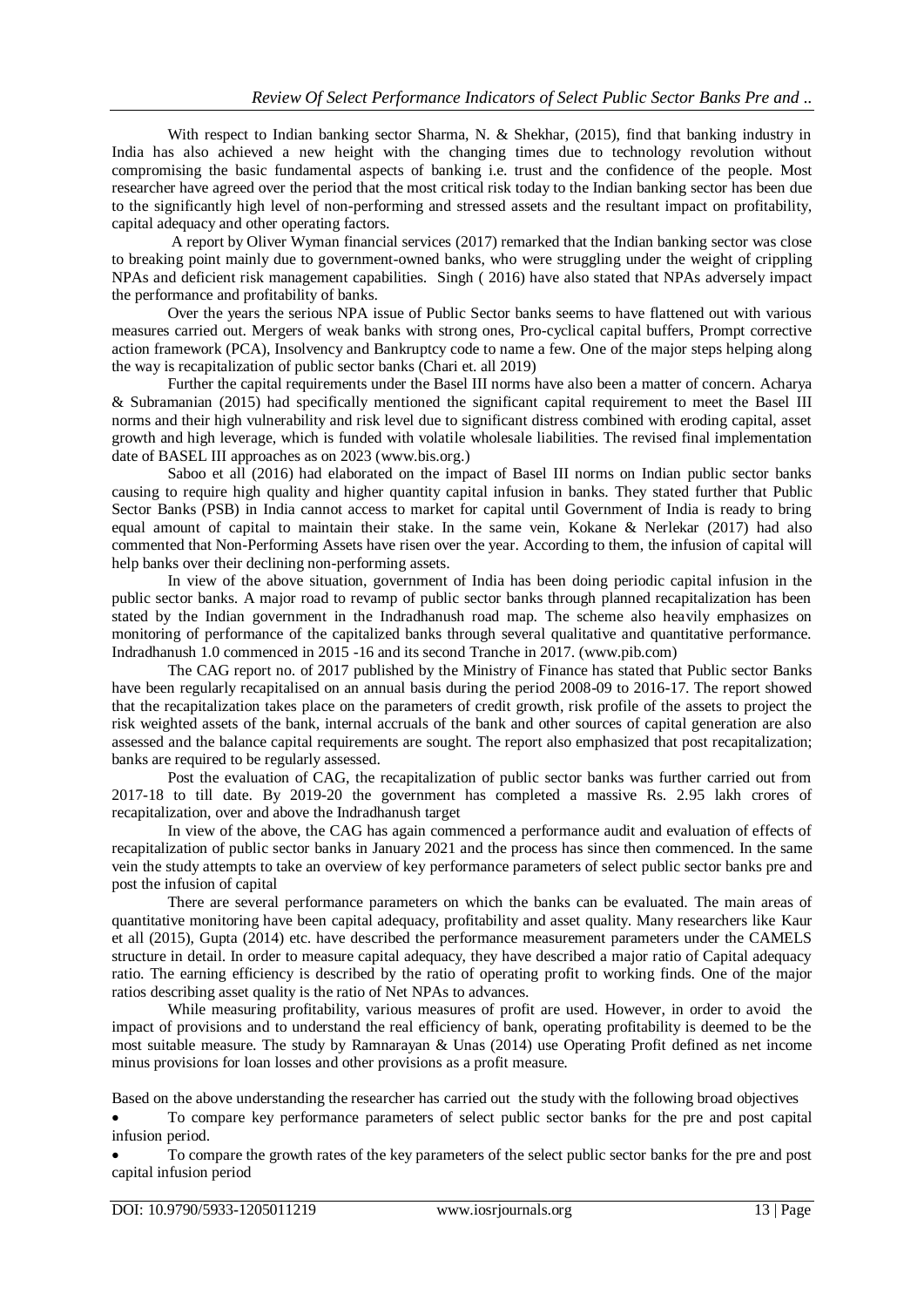# **A : Period of Study**

# **III. Materia and Methodology**

The Public sector banks in India have seen several capital infusions in the past from their major stake holder i.e. the government. However the major recapitalization exercises are carried out from 2015-16 under the Indradhanush 1.0 and 2.0. Therefore the study is carried for the period of 2010-11 to 2018-19. The data from 2019-20 is not considered for the study as due to COVID crisis the data may not give true projection.

The period from 2010-11 to 2014-15 is taken as Pre-Infusion period while period from 2015-16 to 2018-19 are considered as Infusion Period.

The specific ratios of 2014-15 and 2018-19 are taken for the purpose of specific levels of performance parameters before and during infusion.

#### **B. Overview of Data**

(Rs. in Crores)

The study is aimed at reviewing the performance indicators of specific banks, which are currently operating in the public sector. It is a population study. Total 18 banks are taken as part of the dataset out of the total number of banks receiving Capital infusion

| Sr.            | Names of Banks \Years            |                          |                              |                              |        |                          |        |        | 2010-11 2011-12 2012-13 2013-14 2014-15 2015-16 2016-17 Total Infusion |
|----------------|----------------------------------|--------------------------|------------------------------|------------------------------|--------|--------------------------|--------|--------|------------------------------------------------------------------------|
| No.            |                                  |                          |                              |                              |        |                          |        |        | (Per Bank)                                                             |
| 1              | Allahabad Bank                   | 670                      | $\overline{\phantom{a}}$     | $\overline{\phantom{0}}$     | 400    | 320                      | 973    | 451    | 2,814                                                                  |
| $\overline{c}$ | Andhra Bank                      | 1,173                    | $\overline{\phantom{a}}$     | $\qquad \qquad \blacksquare$ | 200    | 120                      | 378    | 1,100  | 2,971                                                                  |
| 3              | <b>Bank of Baroda</b>            | 2,461                    | $\qquad \qquad \blacksquare$ | 850                          | 550    | 1,260                    | 1,786  |        | 6,907                                                                  |
| 4              | Bank of India                    | 1.010                    | $\overline{\phantom{a}}$     | 809                          | 1,000  |                          | 3,605  | 2,838  | 9,262                                                                  |
| 5              | <b>Bank of Maharashtra</b>       | 940                      | 470                          | 406                          | 800    | $\overline{a}$           | 394    | 300    | 3,310                                                                  |
| 6              | Canara Bank                      |                          |                              |                              | 500    | 570                      | 947    | 748    | 2,765                                                                  |
| 7              | Central Bank of India            | 2,253                    | 676                          | 2,406                        | 1,800  |                          | 535    | 1,397  | 9,067                                                                  |
| 8              | <b>Corporation Bank</b>          | 309                      | $\overline{\phantom{m}}$     | 204                          | 450    |                          | 857    | 508    | 2,328                                                                  |
| 9              | Dena Bank                        | 539                      |                              |                              | 700    | 140                      | 407    | 1,046  | 2,832                                                                  |
| 10             | <b>Indian Overseas Bank</b>      | 1,054                    | 1,441                        | 1,000                        | 1,200  |                          | 2,009  | 2,651  | 9,355                                                                  |
| 11             | <b>Indian Bank</b>               |                          | $\overline{\phantom{0}}$     |                              |        | 280                      |        |        | 280                                                                    |
| 12             | Oriental Bank of Commerce        | 1,740                    | $\overline{\phantom{a}}$     | $\overline{\phantom{0}}$     | 150    | ÷,                       | 300    |        | 2,190                                                                  |
| 13             | Punjab National Bank             | 184                      | 655                          | 1,248                        | 500    | 870                      | 1,732  | 2,112  | 7,301                                                                  |
| 14             | Punjab & Sind Bank               | $\overline{\phantom{0}}$ | $\overline{\phantom{a}}$     | 140                          | 100    | $\overline{\phantom{a}}$ |        |        | 240                                                                    |
| 15             | Syndicate Bank                   | 633                      | $\overline{\phantom{a}}$     |                              | 200    | 460                      | 740    | 776    | 2,809                                                                  |
| 16             | <b>UCO Bank</b>                  | 1,613                    | 48                           | 681                          | 200    |                          | 935    | 1,925  | 5,402                                                                  |
| 17             | Union Bank of India              | 793                      | $\frac{1}{2}$                | 1,114                        | 500    | $\overline{a}$           | 1,080  | 541    | 4,028                                                                  |
| 18             | United Bank of India             | 558                      | $\overline{\phantom{a}}$     | 100                          | 700    |                          | 480    | 1,026  | 2,864                                                                  |
| 19             | Vijaya Bank                      | 1,068                    |                              |                              | 250    |                          | 220    |        | 1,538                                                                  |
| 20             | State Bank of India              |                          | 7,900                        | 3,004                        | 2,000  | 2,970                    | 5,393  | 5,681  | 26,948                                                                 |
| 21             | <b>IDBI</b> Bank Ltd.            | 3,119                    | 810                          | 555                          | 1,800  |                          | 2,229  | 1,900  | 10,413                                                                 |
|                | <b>Total Infusion (Per year)</b> | 20,117                   | 12,000                       | 12,517                       | 14,000 | 6,990                    | 25,000 | 25,000 | 1,15,624                                                               |

**Table 1: List of Banks Receiving Capital Infusion from 2010-11 to 2016-17**

Source: CAG Report No.28, 2017: Ministry of Finance

Further in FY 2017-18, the government had injected Rs  $88,000$  crore in banks and in 2018-19, Rs 65,000 crore of the proposed recapitalization. However, the banks could not raise their own portion of money via markets, leading to the government providing for an additional Rs 41,000 crore. The capital was infused in different banks as and when needed (www.financialexpress.com)

#### **C. Sources of Data**

The data is sourced from the RBI Statistical records (www.rbi.org) and www.moneycontrol. com.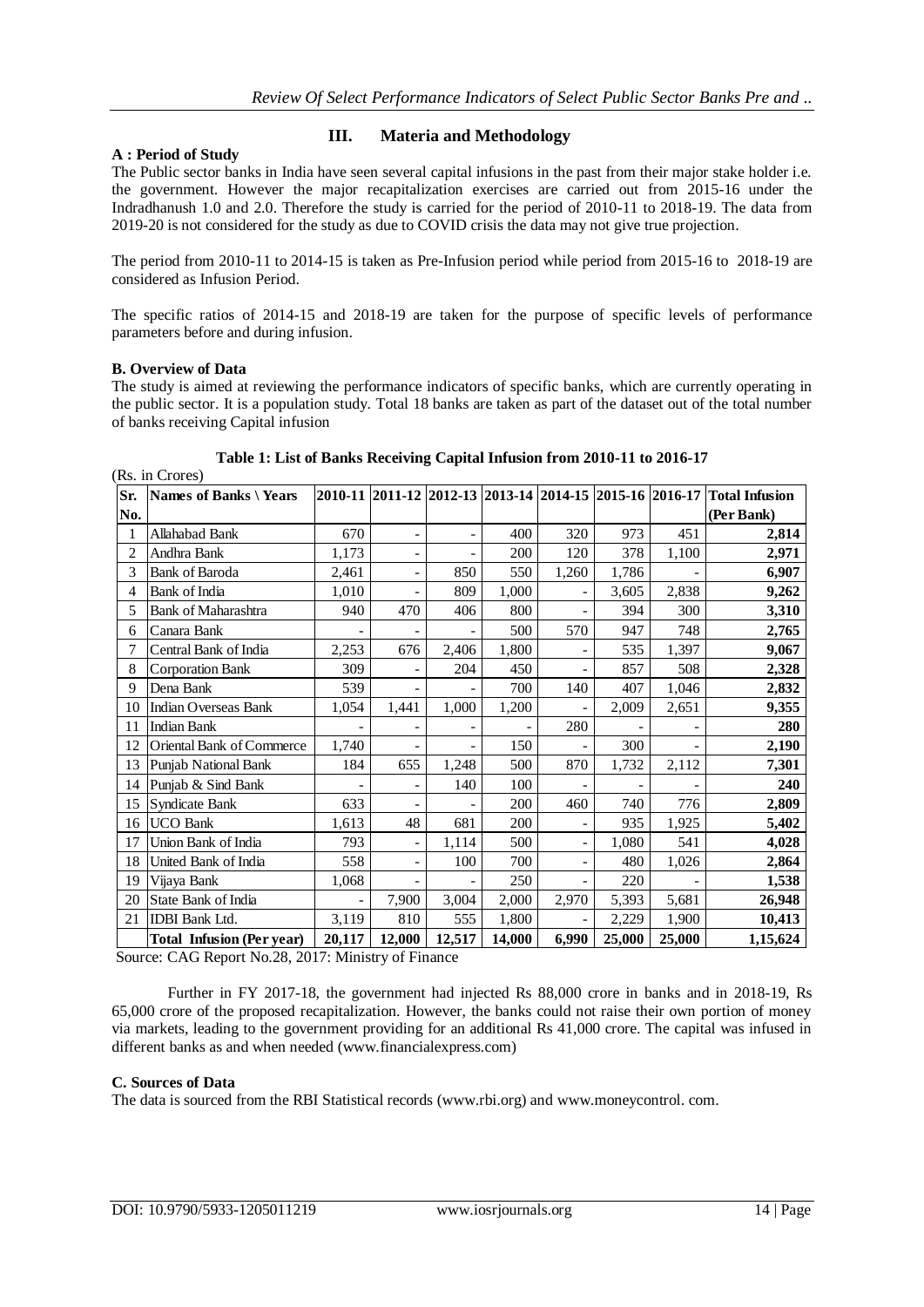# **D. Methodology**

(I) The Public sector banks receiving capital infusion were considered. Based on literature review, the following performance parameters were chosen for the purpose

(A) The profitability and operating efficiency of a bank is measured by the Return on Asset calculated using Operating profit. Operating profit is taken instead of Net profit as Net profit is affected by provisioning practices of the banks.

Operating Profit Return on Assets Ratio (OPPRA) =  $\frac{0}{4}$ A

(B) The strength, adequacy and quality of the bank's capital is measured by the Capital Adequacy Ratio. It is the ratio of a bank's capital in relation to its risk weighted assets and current liabilities. It is decided by RBI to prevent commercial banks from taking excess leverage and becoming insolvent in the process

Capital Adequacy Ratio (CAR) =  $\frac{(11e+1)^2}{R}$ 

(C) The quality of assets of the bank is measured by the Net NPAs to Net Advances ratio of the banks. Net NPA Ratio (NNPA) =  $\frac{u \text{ loss}}{N}$ 

(IV) The Researcher wishes to check whether there is a change in the performance parameters from pre to post infusion period . Therefore, with respect to these banks, the student's t test for paired observations is applied for ratios of 2014-15 and 2018-19.

(V) Further to understand the growth trends of the performance ratios for the two given periods, CAGR are calculated for the ratios of both pre and post Indradhanush period. The CAGR is defined as the the geometric progression ratio that provides a constant rate of return over the time period. (www.wikipedia.org). It is calculated as follows

 $CAGR = [(A/P)<sup>1/(n-1)</sup>] - 1$ Where  $A =$  Value at the end of the period n, P = Value in the beginning i.e at period 0  $n = Total number of years for which values are given from start$ 

# **E. Hypotheses**

With respect to the operating profitability ratios, capital adequacy ratios and net NPA ratios of the banks, the researcher is interested in knowing, whether the levels of ratios have changed in relation to the pre and post capital infusion period .

The comparison of CAGR of all the parameters is also done to study the changes in growth rates of the parameters if any

**Hypothesis 1 : For the pre and post capital infusion periods, there is no significance difference in the proportions of** 

- **Operating Profitability**
- **Capital Adequacy**
- **Net NPA Ratio**

**Hypotheses 2 : For the pre and post capital infusion periods, there is no significance difference in the growth rates of** 

- **Operating Profitability**
- **Capital Adequacy**
- **Net NPA Ratio**

**F. Analysis Testing of hypothesis**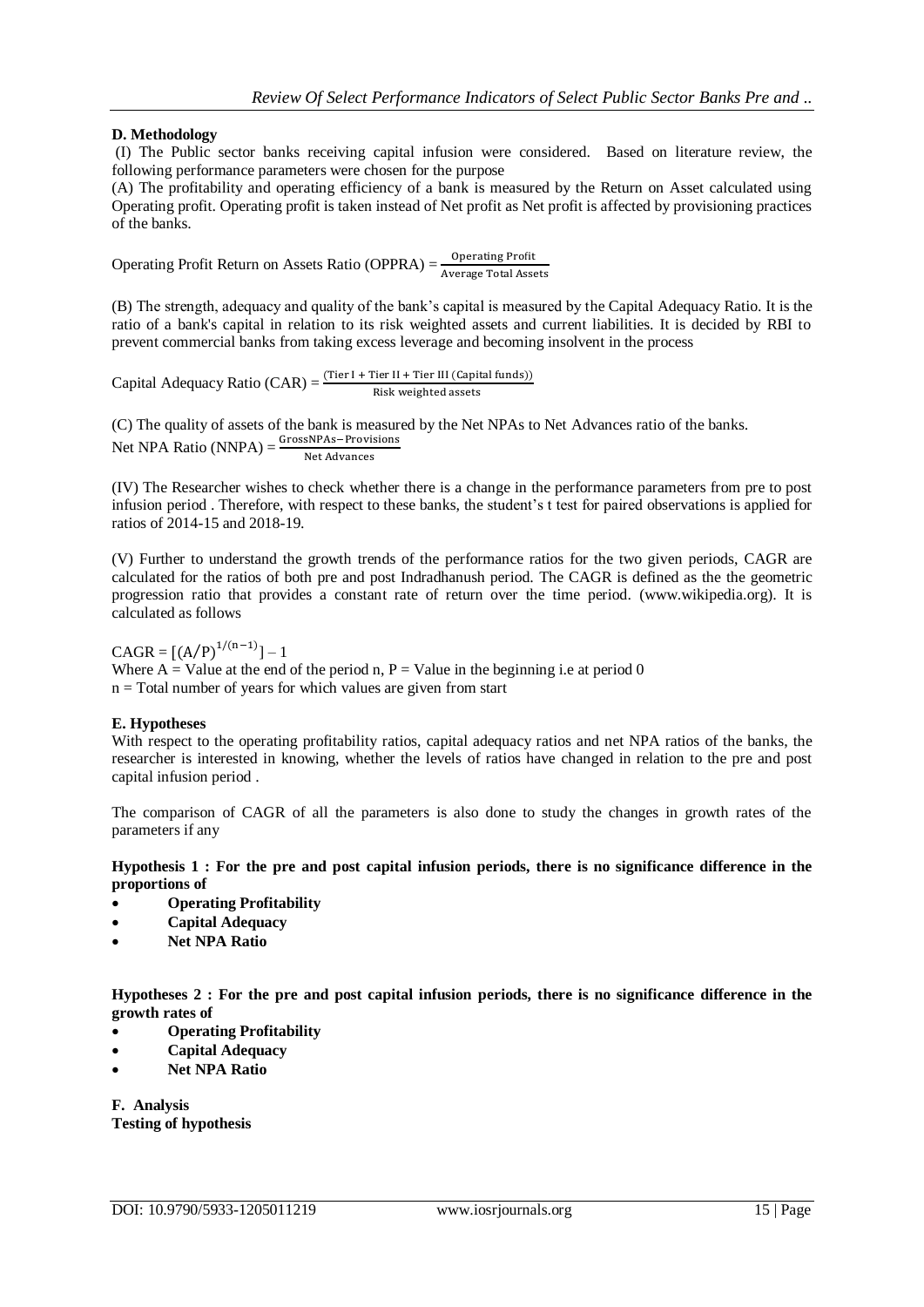|                | <b>Sr.No Names Of Banks\ Ratios</b> | Table 2. Descriptive biaustics of Katios<br><b>OPPR</b> |                 |                 | <b>CAR</b>                        | <b>NNPA</b> |        |
|----------------|-------------------------------------|---------------------------------------------------------|-----------------|-----------------|-----------------------------------|-------------|--------|
|                |                                     | Post-<br>Pre-                                           |                 | Post-<br>Pre-   |                                   | Pre-        | Post-  |
|                |                                     | <b>Infusion</b>                                         | <i>Infusion</i> | <i>Infusion</i> | <b>Infusion Infusion Infusion</b> |             |        |
|                |                                     | (2015)                                                  | (2019)          | (2015)          | (2019)                            | (2015)      | (2019) |
| 1              | <b>STATE BANK OF INDIA</b>          | 2.10                                                    | 1.55            | 12.00           | 12.72                             | 2.12        | 3.01   |
| 2              | ALLAHABAD BANK                      | 1.99                                                    | 1.10            | 10.45           | 12.51                             | 3.99        | 5.22   |
| 3              | ANDHRA BANK                         | 1.87                                                    | 2.04            | 10.63           | 13.68                             | 2.93        | 5.73   |
| $\overline{4}$ | <b>BANK OF BARODA</b>               | 1.44                                                    | 1.80            | 12.61           | 13.42                             | 1.89        | 3.33   |
| 5              | <b>BANK OF INDIA</b>                | 1.26                                                    | 1.31            | 10.73           | 14.19                             | 3.36        | 5.61   |
| 6              | <b>BANK OF MAHARASHTRA</b>          | 1.67                                                    | 1.37            | 11.94           | 11.86                             | 4.19        | 5.52   |
| $\overline{7}$ | CANARA BANK                         | 1.34                                                    | 1.61            | 10.56           | 11.90                             | 2.65        | 5.37   |
| 8              | CENTRAL BANK OF INDIA               | 1.18                                                    | 0.95            | 10.90           | 9.61                              | 3.61        | 7.73   |
| 9              | <b>CORPORATION BANK</b>             | 1.35                                                    | 1.79            | 11.09           | 12.30                             | 3.08        | 5.71   |
| 10             | <b>INDIAN BANK</b>                  | 1.59                                                    | 1.83            | 12.86           | 13.21                             | 2.50        | 3.75   |
| 11             | <b>INDIAN OVERSEAS BANK</b>         | 1.19                                                    | 2.02            | 10.11           | 10.21                             | 5.68        | 10.81  |
| 12             | ORIENTAL BANK OF COMMERCE           | 1.75                                                    | 1.41            | 11.41           | 12.73                             | 3.34        | 5.93   |
| 13             | PUNJAB AND SIND BANK                | 0.81                                                    | 1.25            | 11.24           | 10.93                             | 3.55        | 7.22   |
| 14             | PUNJAB NATIONAL BANK                | 2.07                                                    | 1.69            | 12.21           | 9.73                              | 4.06        | 6.56   |
| 15             | <b>SYNDICATE BANK</b>               | 1.44                                                    | 0.89            | 10.54           | 14.23                             | 1.90        | 7.37   |
| 16             | <b>UCO BANK</b>                     | 2.02                                                    | 1.24            | 12.17           | 10.70                             | 4.30        | 9.72   |
| 17             | <b>UNION BANK OF INDIA</b>          | 1.58                                                    | 1.53            | 10.22           | 11.78                             | 2.71        | 6.85   |
| 18             | UNITED BANK OF INDIA                | 1.96                                                    | 0.95            | 10.57           | 13.00                             | 6.22        | 8.67   |
|                | <b>Mean</b>                         | 1.59                                                    | 1.46            | 11.24           | 12.15                             | 3.45        | 6.34   |
|                | Variance                            | 0.14                                                    | 0.13            | 0.74            | 2.06                              | 1.40        | 4.24   |

**Table 2: Descriptive Statistics of Ratios**

*Source:www.rbi.org*

### **Table 3: Descriptive Statistics of CAGR**

|                | <b>Sr.No Names Of Banks\ CAGR</b> | <b>OPPR</b> |           | <b>CAR</b>                                   |          | <b>NNPA</b> |          |
|----------------|-----------------------------------|-------------|-----------|----------------------------------------------|----------|-------------|----------|
|                |                                   | 2011 to     | 2015 to   | 2011 to                                      | 2015 to  | 2011 to     | 2015 to  |
|                |                                   |             |           | 2015 (%) 2019 (%) 2015 (%) 2019 (%) 2015 (%) |          |             | 2019 (%) |
|                |                                   |             |           |                                              |          |             |          |
| 1              | STATE BANK OF INDIA               | $-1.44%$    | $-5.85%$  | 0.04%                                        | 1.17%    | 6.79%       | 7.26%    |
| $\overline{2}$ | ALLAHABAD BANK                    | 2.53%       | $-11.14%$ | $-4.46%$                                     | 3.66%    | 42.05%      | 5.52%    |
| 3              | ANDHRA BANK                       | $-4.37%$    | 1.78%     | $-4.83%$                                     | 5.17%    | 38.77%      | 14.36%   |
| 4              | <b>BANK OF BARODA</b>             | $-12.15%$   | 4.49%     | $-3.23%$                                     | 1.25%    | 49.34%      | 11.99%   |
| 5              | <b>BANK OF INDIA</b>              | $-13.00\%$  | 0.85%     | $-7.28%$                                     | 5.75%    | 76.02%      | 10.80%   |
| 6              | <b>BANK OF MAHARASHTRA</b>        | $-0.76%$    | $-3.87%$  | $-0.48%$                                     | $-0.14%$ | 46.49%      | 5.67%    |
| 7              | <b>CANARA BANK</b>                | $-9.90\%$   | 3.85%     | $-8.97%$                                     | 2.42%    | 24.58%      | 15.17%   |
| 8              | <b>CENTRAL BANK OF INDIA</b>      | $-2.70%$    | $-4.26%$  | $-1.63%$                                     | $-2.49%$ | 53.51%      | 16.45%   |
| 9              | <b>CORPORATION BANK</b>           | $-9.35%$    | 5.77%     | $-5.84%$                                     | 2.09%    | 60.86%      | 13.14%   |
| 10             | <b>INDIAN BANK</b>                | $-14.38%$   | 2.93%     | $-1.32%$                                     | 0.54%    | 47.37%      | 8.45%    |
| 11             | <b>INDIAN OVERSEAS BANK</b>       | $-10.49%$   | 11.27%    | $-8.70%$                                     | 0.20%    | 47.81%      | 13.74%   |
| 12             | ORIENTAL BANK OF COMMERCE         | $-5.25%$    | $-4.30%$  | $-5.37\%$                                    | 2.21%    | 35.87%      | 12.17%   |
| 13             | PUNJAB AND SIND BANK              | $-15.98%$   | 9.23%     | $-3.46%$                                     | $-0.56%$ | 58.68%      | 15.26%   |
| 14             | PUNJAB NATIONAL BANK              | $-6.26%$    | $-4.03%$  | $-0.43%$                                     | $-4.44%$ | 47.83%      | 10.07%   |
| 15             | <b>SYNDICATE BANK</b>             | $-6.14%$    | $-9.28%$  | $-5.18%$                                     | 6.19%    | 18.30%      | 31.14%   |
| 16             | <b>UCO BANK</b>                   | 3.09%       | $-9.39%$  | $-2.93%$                                     | $-2.54%$ | 23.64%      | 17.72%   |
| 17             | UNION BANK OF INDIA               | $-5.63%$    | $-0.65%$  | $-5.75%$                                     | 2.88%    | 22.84%      | 20.38%   |
| 18             | UNITED BANK OF INDIA              | 2.05%       | $-13.41%$ | $-5.13%$                                     | 4.23%    | 44.67%      | 6.87%    |
|                | Mean                              | -6.12%      | -1.45%    | -4%                                          | 2%       | 41%         | 13%      |
|                | Variance                          | 0.003       | 0.005     | 0.0007                                       | 0.0009   | 0.0291      | 0.0038   |

*Source:www.rbi.org*

**Hypothesis 1(H0) :** For the pre and post capital infusion periods, There is no significance difference in the proportions of

• Operating Profitability<br>• Capital Adequacy

Capital Adequacy

• Net NPA Ratio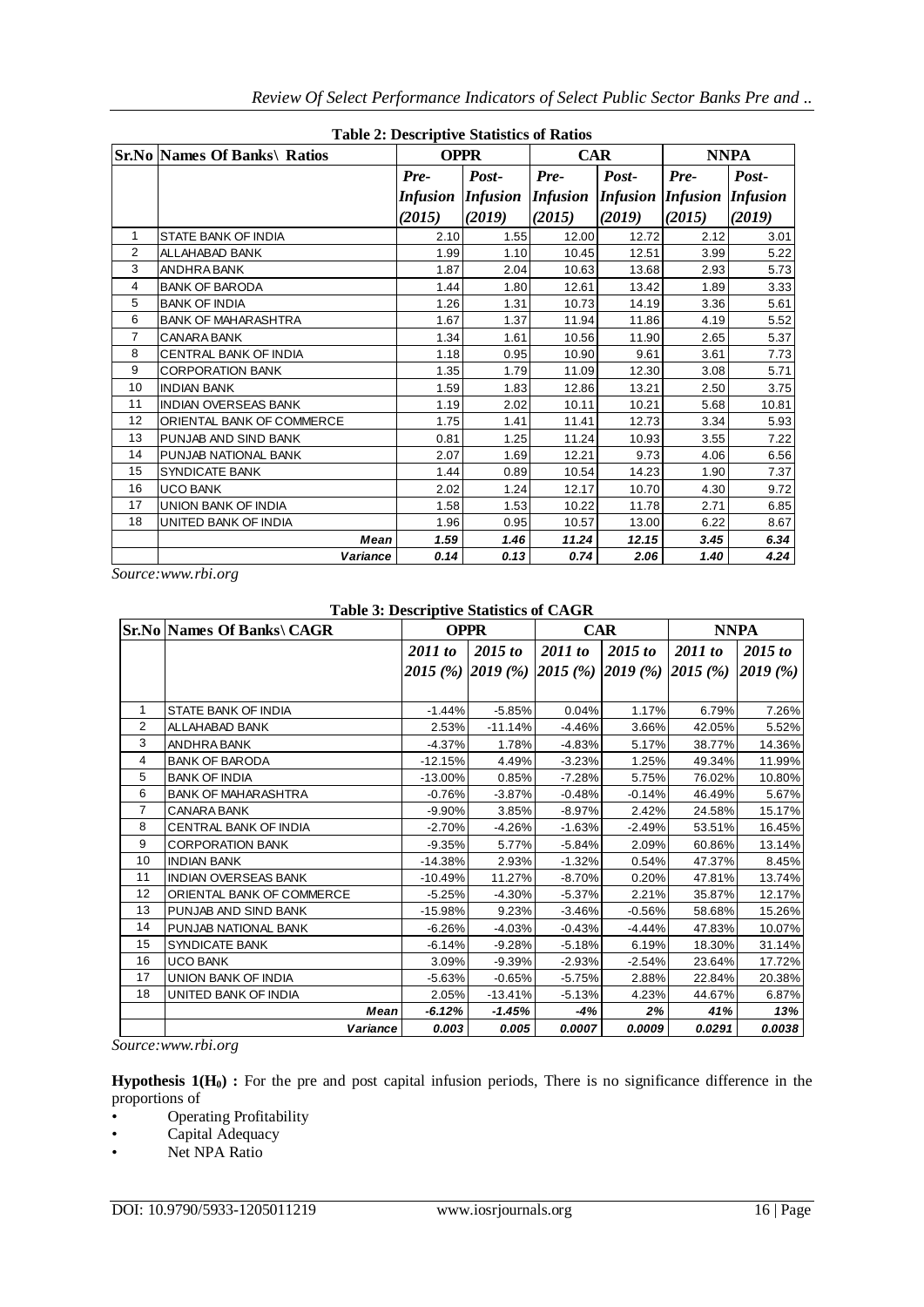Excel has tested the significance of pairs of average ratios of the banks in the group using Student's paired 't' test for equality of means

Test Used : Paired 't' test by Student for equality of paired means

1<sup>st</sup> Group of means : Group of Pre-Infusion ratios (M<sub>1</sub>) (2015 Ratios)

2<sup>nd</sup> Group of means: Group of Post- Infusion Ratios (M<sub>2</sub>) (2019 Ratios)

Significance level: 5%

Alternate Hypothesis  $(H_1)$ : There is significant Difference in the proportions.

| Variable tested                                | <b>Critical</b><br>'t' value | <b>Observed</b><br>'t' value | 'p' value | Remark                                        |
|------------------------------------------------|------------------------------|------------------------------|-----------|-----------------------------------------------|
| <b>Operating Profitability Ratio</b><br>(OPPR) | 2.11                         | 1.03                         | 0.031     | $H_0$ is Accepted                             |
| Capital adequacy Ratio (CAR)                   | 2.11                         | $-2.29$                      | 0.034     | is Rejected, $H_1$ is<br>$H_0$<br>accepted    |
| Net NPA Ratio (NNPA)                           | 2.11                         | $-8.35$                      | 0.00      | is Rejected,<br>$H_1$ is<br>$H_0$<br>accepted |

#### **Null Hypothesis is accepted for Operating profitability levels and Alternate hypothesis is accepted for Capital adequacy and Net NPA levels**

I.e. There is no significant difference in the Operating Profitability levels of pre and post capital infusion period. However, the Capital adequacy and Net NPA levels show significant change for both the periods.

- The average Capital Adequacy Ratio shows improvement from 11.24% to 12.15%.
- The average Net NPA Ratio shows increase from 3.45% to 6.34%

**Hypothesis 2 :** For the pre and post capital infusion periods, there is no significance difference in the growth rates of

- Operating Profitability
- Capital Adequacy
- Net NPA Ratio

Excel has tested the significance of pairs of average ratios of the banks in the group using Student's paired 't' test for equality of means

Test Used : Paired 't' test by Student for equality of paired means

1<sup>st</sup> Group of means : Group of Pre-Infusion CAGR (2011 - 2015)

2<sup>nd</sup> Group of means: Group of Post- Infusion CAGR (2015 - 2019)

Significance level: 5%

Alternate Hypothesis  $(H_1)$ : There is significant Difference in the growth rates.

| Variable tested                    | Critical<br>'t' value | <b>Observed</b><br>'t' value | 'n' value | Remark                     |
|------------------------------------|-----------------------|------------------------------|-----------|----------------------------|
| Operating Profitability Ratio CAGR | 2.11                  | . 60                         | 0.127     | $H_0$ is Accepted          |
| Capital adequacy Ratio CAGR        | 2.11                  | $-4.85$                      | 0.000     | H <sub>0</sub> is Rejected |
| Net NPA Ratio CAGR                 | 2.11                  | 6.02                         | 0.000     | $H_0$ is Rejected          |

#### **Null Hypothesis is accepted for Operating profitability growth rates and Alternate hypothesis is accepted for Capital adequacy and Net NPA growth rates**

I.e. There is no significant difference in the Operating Profitability growth rate of pre and post capital infusion period. However, the Capital adequacy and Net NPA levels show significant differences in growth rates for both the periods.

The average Capital Adequacy growth rate changes from a declining rate of 4% to a positive growth of near 2% post infusion

The Net NPAs to advances growth rate shows a decline from 41% to 13% from pre to post infusion period.

# **IV. Conclusion and Observations**

The study tries to take a review of select performance parameters of public sector banks during the period of massive capital infusion carried out within them by the government

The three key parameters of operating profitability, capital adequacy and NPA are chosen for the purpose.

1. The banks overall show no change in either the operating profitability levels or the rate of growth of profitability over the period.

2. The Capital adequacy has definitely improved over the period. The average rate of growth of capital adequacy has become positive post infusion has expected, , whereas it was negative in the pre- infusion period 3. The average Net NPA ratio shows significant difference for the public sector banks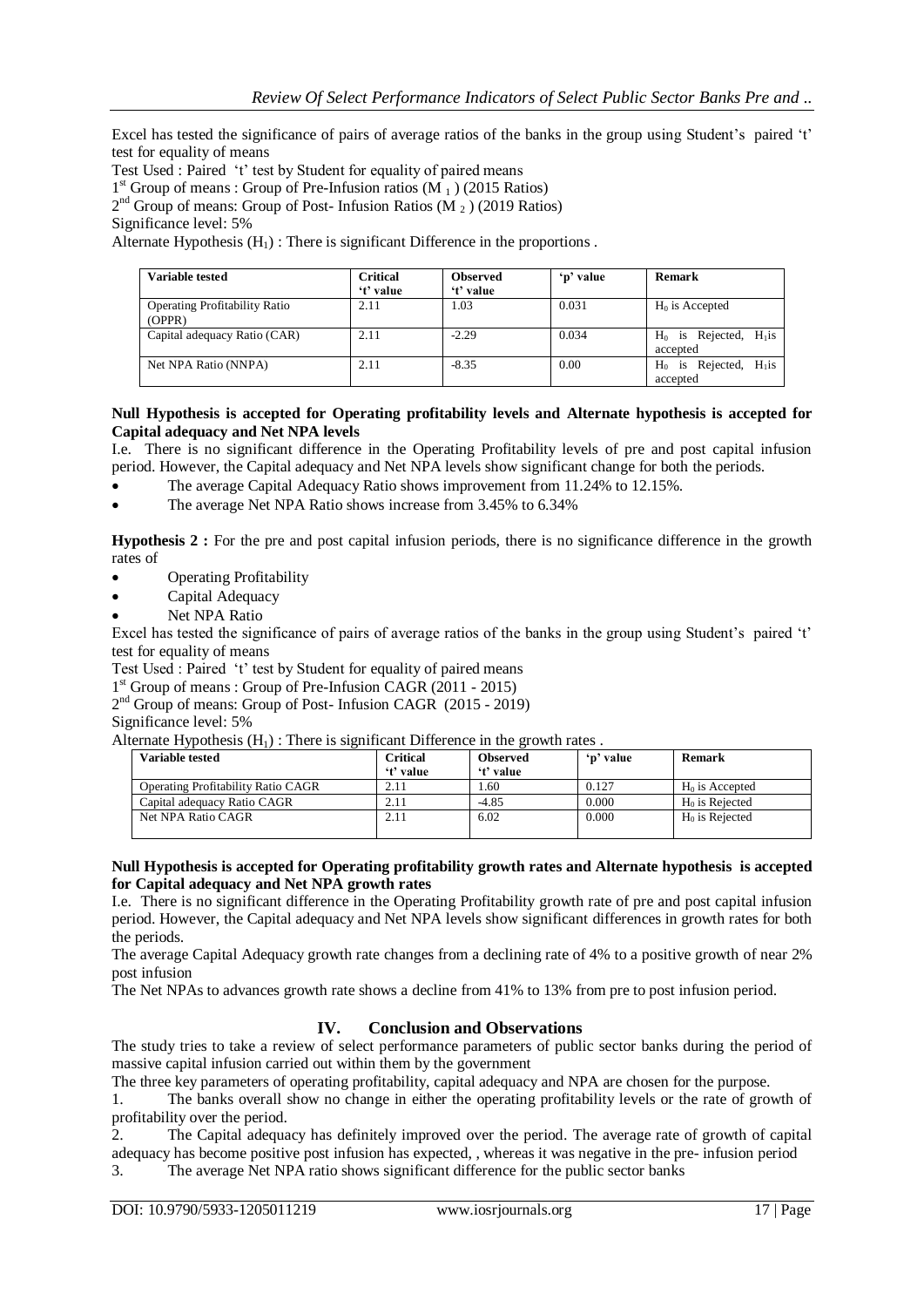4. Even though the NNPA ratio has risen over the period, the rate of growth of NNPA shows significant reduction. This may be due to the resolution of NPAs through various measures.

Thus it can be concluded that while the recapitalization of banks in these years may not have impacted the operating profitability majorly, the capital adequacy has improved and the NNPA growth rate has decilned

#### **Limitations**

1) The study focuses currently on only three performance parameters. A better understanding will be received with more parameters under consideration. However the issue can be addressed in further study.

2) The performance parameters of the banks are considered independently. There mutual interaction and the impact is not measured as it will require using regression tools which is beyond the scope of the study. For ex. NPA ratio can be considered in conjunction with the credit deposit ratio

3) There are several qualitative factors and economic and market elements affecting the performance of the banks. The study does not take their impact into consideration and views all performance parameters only in the light of capital infusion.

#### **Endnote**

The government of India has committed itself to revamping and reestablishment of public sector banks through various financial and operating steps over a period as the importance of these banks in the economy is unparalleled. an important step in this direction is taken by the Indradhanush road map. Under the scheme, already a significant capital infusion is done in the banks with the twin aims of helping the banks in rebuilding quality capital base and in meeting the Basel norms 2023.

Further deterioration in banks' performance parameters is feared due to the COVID 2019 crisis requiring further consistent recapitalization demands. Thus it is essential to keep a consistent watch over the impact of the recapitalization process by monitoring the performance norms as above.

#### **References**

- [1]. Acharya, V. & Krishnamurthy V. S, (2015), State intervention in banking: the relative health of Indian public sector and private sector banks. (Online) Retrieved from http://pages.stern.nyu.edu/~sternfin/vacharya/public\_html/pdfs/Acharya-Subramanian-05June2015.pdf
- [2]. https://www.bis.org/bcbs/publ/d510.pdf
- [3]. CAG : Ministry of finance, Report No. 28 (2017), Infusion of Capital Funds by GOI in PSBs: Retrieved from http://www.cag.gov.in/content/report-no28-2017-performance-audit-union-government-recapitalisation-public-sectorbanks+&cd=1&hl=en&ct=clnk&gl=in
- [4]. Cecchetti, S. (2012), "Money, Banking and Financial Markets", Tata Mcgraw hill Education Pvt.Ltd, New Delhi,110008
- [5]. Chari, A., Jain, L., Kulkarni, N. (2019), "The Origins of India's NPA Crisis https://indianeconomy.columbia.edu/sites/default/files/content/201904-Chari%20et%20al-NPA%20Crisis.pdf
- [6]. Department of Financial Services, (2015).INDRADHANUSH : PLAN FOR REVAMP OF PUBLIC SECTOR BANKS. For Ministry of Finance... Retrieved from financialservices.gov.in/PressnoteIndardhanush.pdf
- [7]. Gupta, R. (2014) An Analysis of Indian Public Sector Banks Using Camel Approach (Online) *IOSR Journal of Business and Management (IOSR-JBM) e-ISSN: 2278-487X, p-ISSN: 2319-7668. Volume 16, Issue 1. Ver. IV (Jan. 2014), PP 94-102 www.iosrjournals.org* www.iosrjournals.org 94
- [8]. Heffernan, S. (2004). *Modern Banking.* West Sussex: Wiley
- [9]. https://journalsofindia.com/issue-of-npa-and-its-resolution/
- **Exaur., J, Kaur.,M & Singh.,S.( 2015), FINANCIAL PERFORMANCE ANALYSIS OF SELECTED PUBLIC SECTOR BANKS:**<br>A CAMEL MODEL APPROACH *I J A B E R*, Vol. 13, No. 6,(Online) A CAMEL MODEL APPROACH *I J A B E R*, Vol. 13, No. 6,(Online) serialsjournals.com/serialjournalmanager/pdf/1457762462.pdf
- [11]. Keshava & P. Kumari (2016) ANALYSIS ON IMPACT OF INDRADHANUSH PROJECT IN BANKING SECTOR IN INDIA, *International Journal of Scientific Research and Modern Education (IJSRME) ISSN (Online): 2455 – 5630 (www.rdmodernresearch.com) Volume I, Issue II, 2016* 156
- [12]. Kokane1., S, & Dr Nerlekar, S. (2017), Recapitalization of Public Sector Banks Will it reduce the Non-Performing Asset Levels? *IOSR Journal of Economics and Finance (Online) PP 84-91 www.iosrjournals.org*
- [13]. Oliver Wyman Financial services. (2017). INDIA'S PUBLIC-SECTOR BANKING CRISIS: WHITHER THE WITHERING BANKS. Retrieved from http://:www.oliverwyman.com/content/dam/oliver-wyman/v2/publications/2017/aug/
- [14]. https://pib.gov.in/newsite/PrintRelease.aspx?relid=175368
- [15]. Ramnarayanan, A., & Unas, Dr. A., (2014), Liquidity Management in Financial Service Sectors With Special Reference to Public Sector Banks of India, International Journal of Emerging Research in Management &Technology, Vol3(8) [Online], 4Pages Available: http://www.ermt.net/docs/papers/Volume\_3/8\_August2014/V3N8-128.pdf.
- [16]. Saboo,.P, Mathur,. T.N., Jain, M. (2016). Implementation of Basel III Capital Framework in Public Sector Banks in India: Challenges and Opportunities, *International Journal of Engineering Technology, Management and Applied Sciences [Online], Volume 4, Issue*. http:// www.ijetmas.com
- [17]. Sharma, N. & Shekhar, S.,. (2015). Indian Banking Industry: Challenges and Opportunities, G- Journal of Education, Social Science and Humanities [Online], 5 pages available. http://www.gjestenv.com/gjesh/gjesh.html
- [18]. Singh, V., R., (2016), A Study of Non-Performing Assets of Commercial Banks and it's recovery in India, Annual Research Journal of SCMS, Pune,[Online] 16 Pages Available:
- [19]. https://www.financialexpress.com/industry/banking-finance/banks-got-massive-rs-1-95-lakh-crore-capital-infusion-in-18-monthsgovt-completes-recapitalisation/1535860/